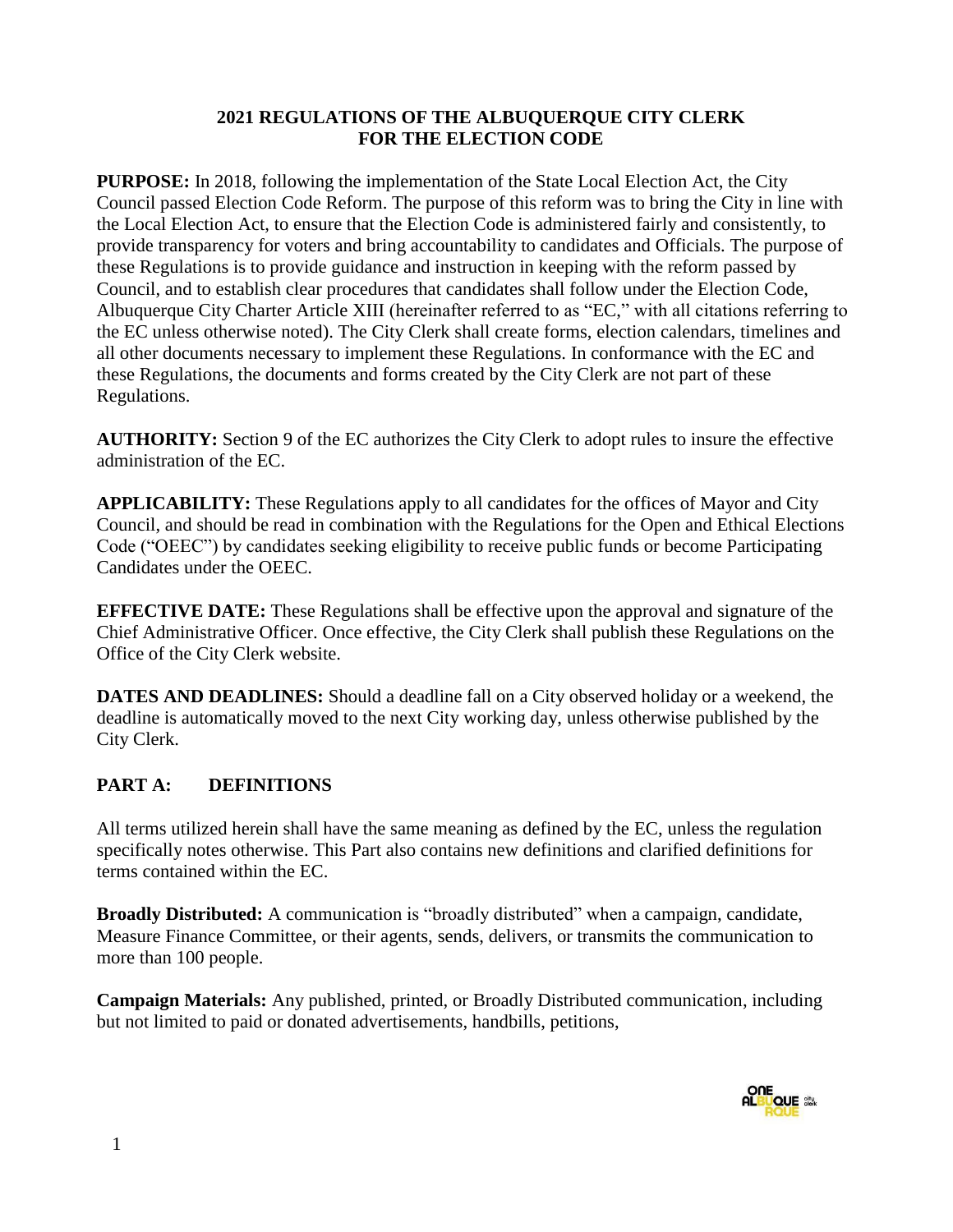circulars, letters, radio, television or internet broadcasts, cable distributions, electronic or telephonic transmissions, or similar communication materials or methods, used in a campaign either for or against any candidate.

**Contribution:** As used in these Regulations, a "contribution" includes not only the definition in City Charter Article XIII, Section 2(g), but also Part H below.

**Coordinated Expenditure:** In addition to the definition in City Charter Article XIII, Section 2(o), if an Expenditure is made to promote or support the nomination or election of a candidate, or to oppose or defeat the candidate's opponent(s), and the Expenditure is made in cooperation, consultation or concert with, or at the request or suggestion of the candidate, the Expenditure is considered to be a Contribution from the spender to the candidate. As used within this definition, the term "candidate" includes a committee authorized by the candidate to promote or support his or her election, and all agents of the candidate or any authorized committee. For more information regarding coordination, please refer to Part C.

**Covered Office:** The Offices of the City Council or the Mayor of the City of Albuquerque.

**Electioneering Communication:** Any audio or visual communication broadcast by any means that:

- **1.** unambiguously refers to any candidate or ballot measure;
- **2.** is broadcast, printed, mailed, delivered or distributed within 60 days of a regular or special election, or 45 days of a runoff election; and
- **3.** is broadcast to, printed in a newspaper distributed to, mailed to, delivered by hand to or otherwise distributed to an audience that includes members of the electorate for a Covered Office.
- **4.** Electioneering Communication does not include:
	- **a.** any news articles, editorial endorsements, opinion or commentary, writings or letters to the editor printed in a newspaper, magazine, or other periodical not owned or controlled by a candidate or political party;
	- **b.** any editorial endorsements or opinions aired by a broadcast facility not owned or controlled by a candidate or political party;
	- **c.** any communication by Persons made in the regular course and scope of their business or any communication made by a membership organization solely to members of such organization and their families; or
	- **d.** paid for by a candidate or candidate's campaign committee.

**Expenditure:** As used in these Regulations, an "expenditure" includes not only the definition included in Article XIII, Section 2(j), but also Part B below.

**Express Advocacy**. An Expenditure made by a Person or group, other than a candidate or a candidate's committee, that advocates the election or defeat of a candidate or ballot measure, including all costs of designing, producing or disseminating a communication that contains

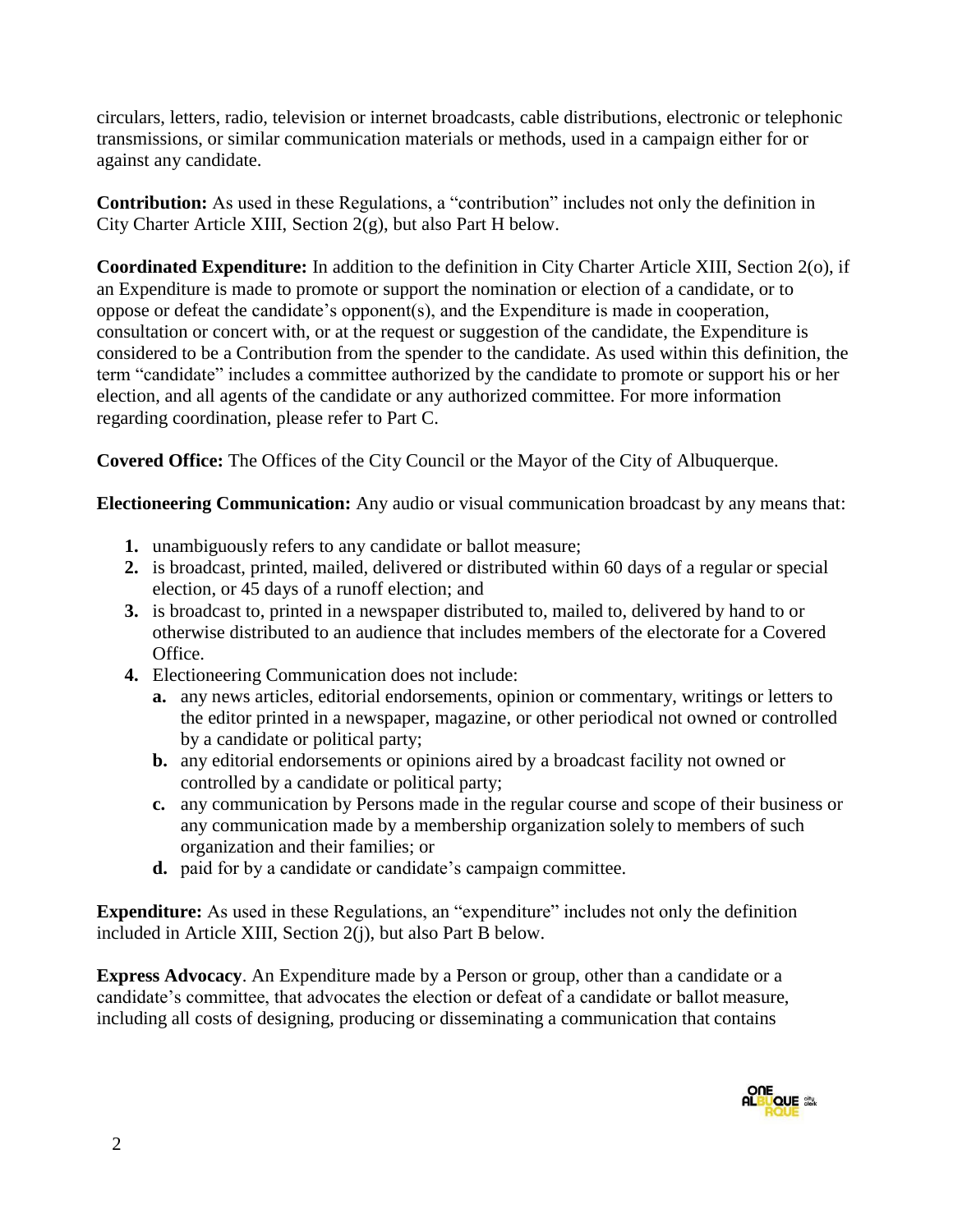phrases such as "vote for", "re-elect", "support", "cast your ballot for", "[name of candidate] for [name of office]", "[name of candidate] in [year]", "vote against", "defeat", "reject" or similar phrases, or other explicit references to a candidate or ballot measure that indicate intent to influence an election.

**Immediate Family:** "Immediate family" means the candidate's spouse, parent, grandparent, child, grandchild, sister, half-sister, brother, half-brother, stepparent, step-grandparent, stepchild, stepgrandchild, stepsister, stepbrother, mother-in-law, father-in-law, brother-in-law, sister-in- law, sonin-law, daughter-in-law, guardian, former guardian, domestic partner, or the Immediate Family of the candidate's spouse or domestic partner.

**Independent Expenditure:** As used in these Regulations, an "independent expenditure" includes not only the definition included in Article XIII, Section 2(n), but also Part D below.

**In-Kind Contribution:** In addition to the definition included in Article XIII, Section 2(p), "In-Kind Contributions" are goods and services, other than money, that are donated or provided to the campaign at no cost or at a cost that is less than fair market value, but does not include the value of services provided without compensation or unreimbursed travel or other personal expenses of individuals who volunteer a portion or all of their time on behalf of a candidate or political committee. For more information regarding "In-Kind Contributions," please refer to Part E.

**Mass Communication:** Any communication of substantially identical content reasonably expected to reach 100 or more individuals within three (3) months of a regular or special election, or within 45 days of a run-off election. This includes communications sent directly to individuals, and communications placed in areas where they will likely be seen by one hundred (100) or more individuals, such as signs.

**Measure Finance Committee:** A political committee or any person or combination of two or more persons acting jointly in aid of or in opposition to the effort of anyone seeking to have their name placed on the ballot for city office, a petition to place a measure on the ballot pursuant to [Article](https://codelibrary.amlegal.com/codes/albuquerque/latest/albuquerque_nm/0-0-0-47#JD_CharterArticleIII)  [III](https://codelibrary.amlegal.com/codes/albuquerque/latest/albuquerque_nm/0-0-0-47#JD_CharterArticleIII) of this Charter, voter approval or disapproval of one or more measures on the ballot and/or the election to, or recall from, office of one or more candidates for office when such person or people have accepted contributions in excess of \$250 or make expenditures in excess of \$250 for any of the purposes listed heretofore.

**Person:** Any individual, cooperative association, club, corporation, company, firm, partnership, joint venture syndicate, profit or nonprofit organization, or other entity.

**Regular Local Election:** The biennial local election at which local governing body members are elected pursuant to the provisions of the Local Election Act. *See* NMSA 1978, § 1-22-2 (E).

#### **PART B: EXPENDITURES**

**1.** In addition to the definition included in Article XIII, Section 2(j)**,** "Expenditure" means a

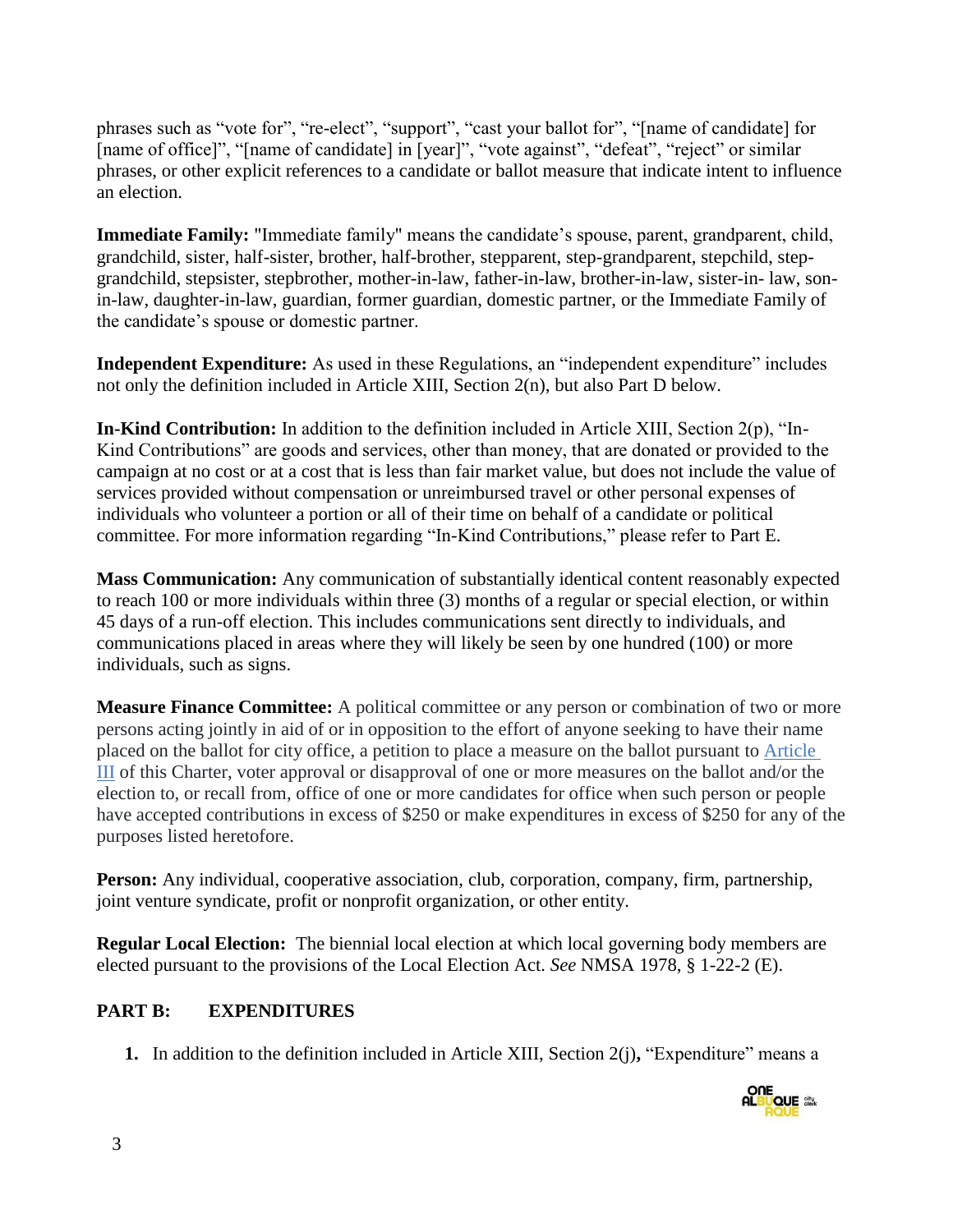payment, a forgiveness of a loan, a payment of a loan by a third party, or an enforceable promise to make a payment, unless it is clear from the surrounding circumstances that it is not made for political purposes. An Expenditure is made on the earlier of the date the payment is made or on the date consideration, if any, is received.

- **2.** A payment is made for political purposes if it is made for the purpose of influencing or attempting to influence the action of the voters for or against the election of a candidate or the qualification or passage of any measure.
- **3.** Candidates may not make Expenditures of campaign funds to pay civil penalties, fines, or forfeitures to the Board of Ethics.
- **4.** Expenditures of campaign funds for personal use is prohibited. Personal use is any use of campaign funds of a candidate (or former candidate) to fulfill a commitment, obligation or expense of any person that would exist irrespective of the candidate's campaign or responsibilities as an officeholder.
- **5.** The payment of legal fees to advise a candidate on compliance with campaign laws or regulations, and payment of legal fees or court costs to represent a candidate or candidate committee in any action reasonably related to the campaign or election in which the candidate or committee has been named as a defendant or respondent, are expenditures that must be disclosed, but are not subject to any expenditure limits in the Charter.
- **6.** Candidates who seek eligibility to receive public funds or become Participating Candidates under the OEEC should refer to the OEEC Regulations for additional guidance on Expenditures under the OEEC.

# **PART C: COORDINATED EXPENDITURES**

If an Expenditure is made to promote or support the nomination or election of a candidate, or to oppose or defeat the candidate's opponent(s), and the Expenditure is made in cooperation, consultation or concert with, or at the request or suggestion of, the candidate, the Expenditure is considered to be a Coordinated Expenditure, and is a Contribution from the spender to the candidate. As used within this subsection, the term "candidate" includes a committee authorized by the candidate to promote or support his or her election, and all agents of the candidate or the authorized committee.

- **1.** In cooperation, consultation or in concert with includes, but is not limited to:
	- **a.** Discussion between the candidate and the creator, producer or distributor of a communication, or the person paying for that communication, regarding the content, timing, location, mode, intended audience, volume of distribution or frequency of placement of that communication; and
	- **b.** Participation by the candidate in making any decision regarding the content, timing, location, mode, intended audience, volume of distribution, or frequency of placement of

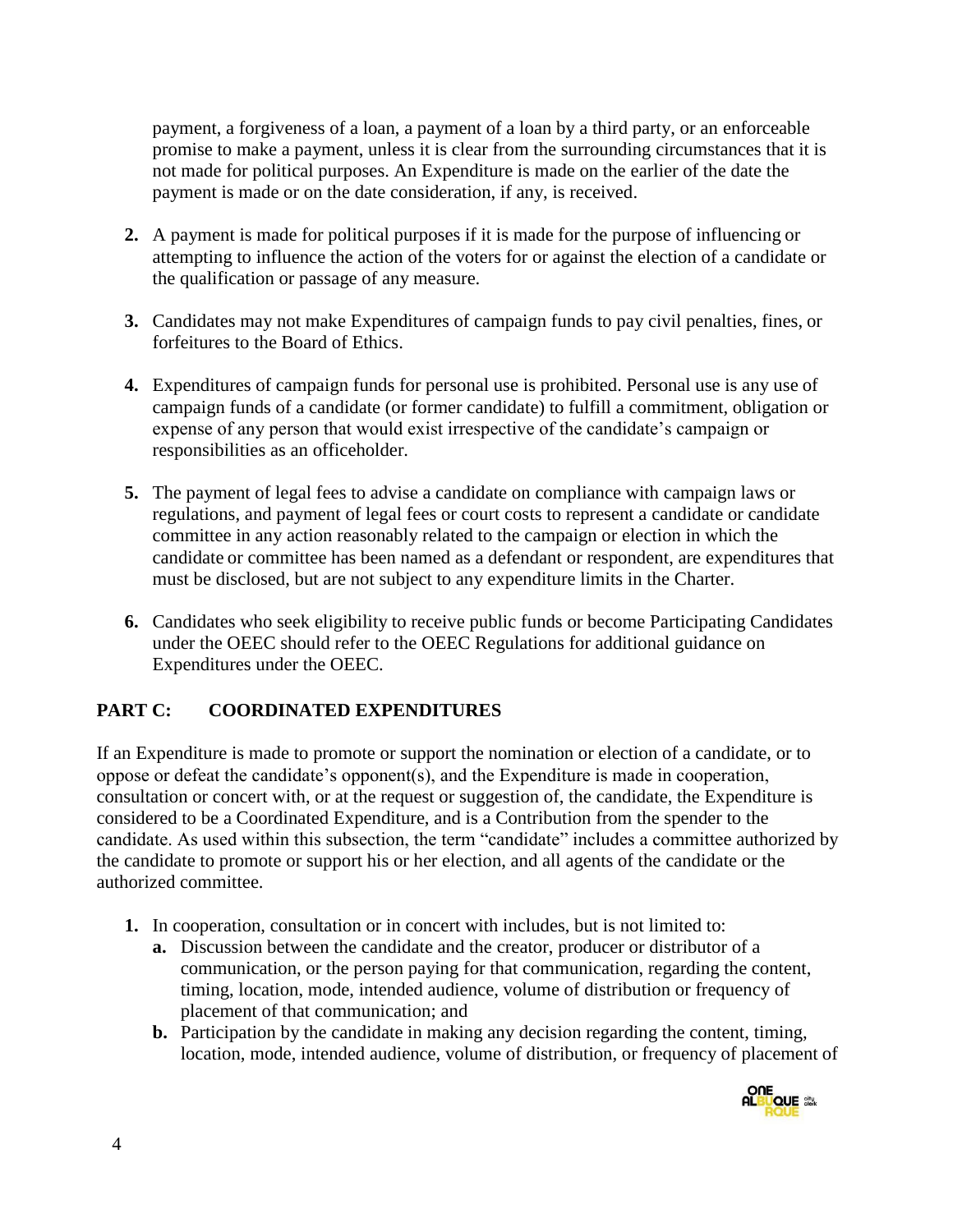the communication.

- **2.** An Expenditure is presumed to be made in cooperation, consultation or concert with, or at the request or suggestion of a candidate, when:
	- **a.** the Expenditure is made in cooperation, consultation or in concert with any person who, during the twelve months preceding the Expenditure, has been the candidate's treasurer or an officer of the candidate's authorized committee, has had a paid or unpaid decisionmaking position in the candidate's campaign, or has received any campaign-related compensation or reimbursement from the candidate; or
	- **b.** when the candidate has directly shared the candidate's campaign plans, activities, polling, research, or needs with the spender for the purpose of facilitating a payment by the spender on a communication to voters to promote or support the candidate.
	- **c.** The candidate or spender may rebut the presumption by submitting sufficient contrary evidence.
- **3.** If a candidate requests that a party committee, political action committee, measure finance committee, or other potential spender not make any Expenditure to promote or support the candidate, or oppose or defeat the candidate's opponent(s), the request does not constitute cooperation or coordination.
- **4.** An Expenditure will not be presumed to have been made in cooperation, consultation or concert with, or at the request or suggestion of a candidate, solely because:
	- **a.** the spender has obtained a photograph, biography, position paper, press release, logo, or similar material about the candidate from a publicly available source;
	- **b.** the spender has previously provided advice to the candidate on suggested communication strategies, budgets, issues of public policy, or other campaign plans or activities;
	- **c.** the spender makes an Expenditure in response to a general, non-specific request for support by a candidate, provided that there is no discussion, cooperation, or consultation with the candidate prior to the Expenditure regarding the details of the Expenditure;
	- **d.** the spender has also contributed to the candidate, or has discussed with the candidate their campaign plans or activities as part of the candidate's solicitation for a donation;
	- **e.** the Expenditure is made by a for-profit or non-profit organization for invitations, announcements, food and beverages and similar costs associated with an event to which the candidate has been invited by the organization to make an appearance before the organization's members, employees, shareholders and the families thereof; or
	- **f.** the Expenditure is made by an individual who spends \$100 or less for costs associated with a sign that is lettered or printed individually by hand or that reproduces or replicates a candidate's campaign-related design or graphic.
- **5. Correct Reporting:** It is acceptable for Participating Candidates to partake in Coordinated Expenditures, so long as the Expenditures are reported as such by all persons and entities involved with the Expenditure.

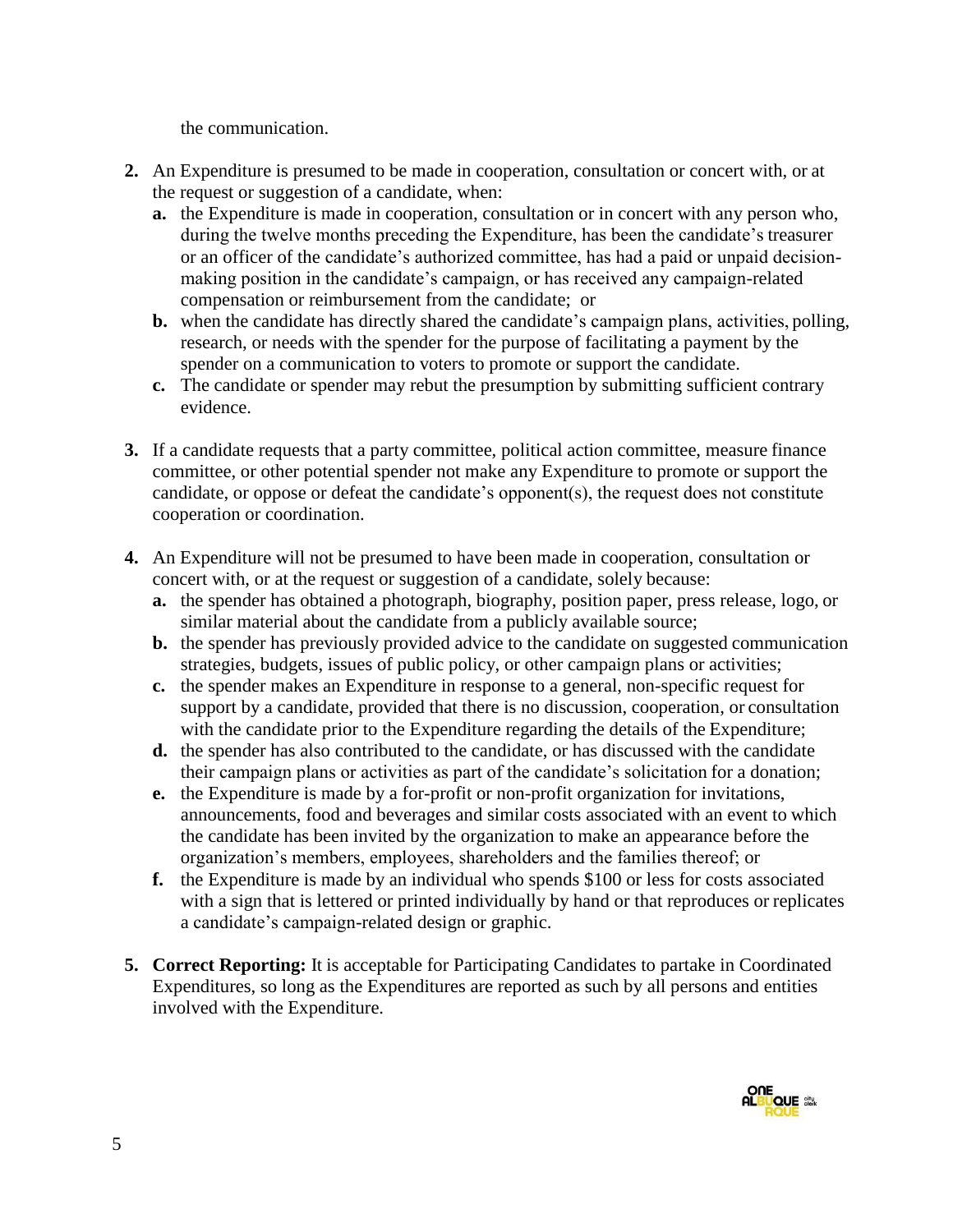#### **PART D: INDEPENDENT EXPENDITURES**

- **1. Independent Expenditures; definition.** For the purposes of this Part, an "Independent Expenditure" is presumed when an Expenditure is:
	- **a.** Spent on Express Advocacy or Electioneering Communications that are made without the cooperation, consultation or coordination with, or at the request or suggestion of, a candidate, a candidate's authorized committee, or an agent thereof*.* An Independent Expenditure may include materials already distributed to the public or broadcast by a candidate, the candidates authorized committee, or an agent thereof.
	- **b.** Independent Expenditures may consist of materials previously made public by the campaign without implying coordination with the campaign.
- **2. Rebutting presumption.** A person presumed under this Part to have made an Independent Expenditure may rebut the presumption by filing a signed written statement with the Board of Ethics within 48 hours of making the Expenditure stating:
	- **a.** The cost was not an Expenditure, supported by any additional evidence the person chooses to submit; or
	- **b.** That the Expenditure was made in cooperation, consultation or coordination with, or at the request or suggestion of, a candidate, a candidate's authorized committee or an agent thereof, supported by any additional evidence the person chooses to submit.
- **3. Report required; content; rules.** A person, party committee, political committee or political action committee, or measure finance committee that makes any Independent Expenditure in excess of \$100 during any one candidate's election, or in support or opposition of any one issue before the voters, shall file a report with the City Clerk in compliance with Article XIII, Section 4 of the City Charter.
	- **a.** A report required by this subpart must contain an itemized account of each Expenditure in excess of \$100 in any one candidate's election, the date and purpose of each Expenditure, and the name of each payee or creditor. The report must state whether the Expenditure is in support of or in opposition to the candidate, and must include, under penalty of perjury, a statement under oath or affirmation whether the Expenditure is made in cooperation, consultation or concert with, or at the request or suggestion of, a candidate or an authorized committee or agent of a candidate.
- **4. Disclosure.** Any literature or advertisement purchased from a person, measure finance committee, corporation, limited liability company, organization or any other entity making an Independent Expenditure in an attempt to influence the outcome of an election shall disclose the name of the entity making the Expenditure. Any disclosure statement required by this Part shall be printed clearly and legibly in a conspicuous manner. The disclosure statement shall include the words "paid for by" followed by the name of the entity making the Expenditure and shall state that it is not authorized by any candidate or candidate's campaign committee. Disclosure statements shall also comply with the following:
	- **a.** If the communication is broadcast via audio, the disclosure shall be spoken at the end of the communication.
	- **b.** If the communication is visually broadcast, the disclosure shall be printed clearly and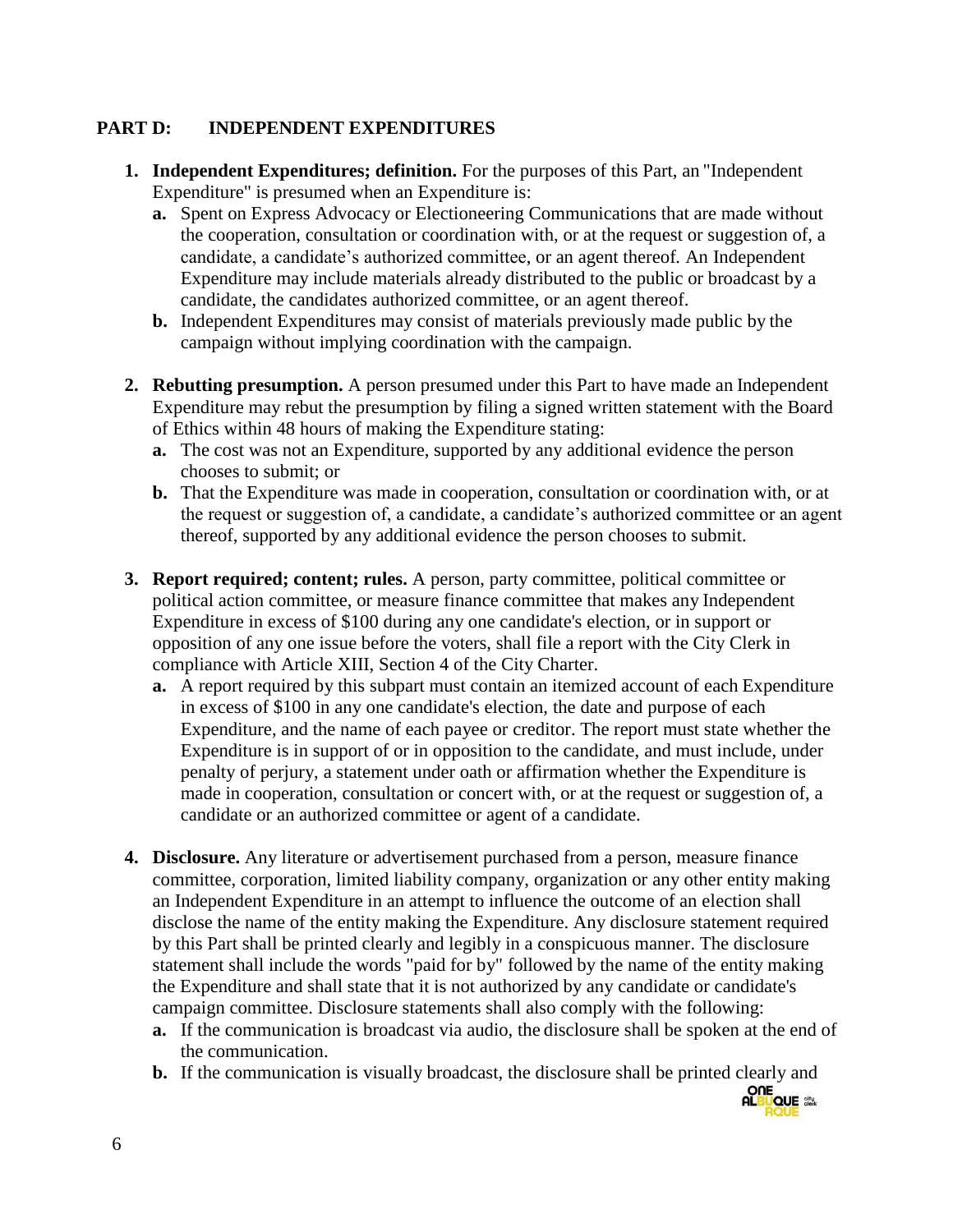legibly in a conspicuous manner. Text must appear in letters equal to or greater than 4% of the vertical picture height, be visible for the entirety of the communication, and be in a color with a reasonable degree of contrast with the background of the communication.

- **c.** All disclosures must be clear and conspicuous regardless of the transmission medium. A disclosure is not clear and conspicuous if it is difficult to read or hear, or if the placement is easily overlooked.
- **d.** Disclosure is **not** required to include the name of the campaign or MFC treasurer.
- **5. Exclusions.** An Independent Expenditure does not include:
	- **a.** An Expenditure made by a person in cooperation, consultation or concert with, or at the request or suggestion of, a candidate, a candidate's political committee, or their agents;
	- **b.** A telephone survey that meets generally accepted standards for polling research and that is not conducted for the purpose of changing the voting position of the call recipients or discouraging them from voting;
	- **c.** A telephone call naming a clearly identified candidate that identifies an individual's position on a candidate, ballot question or political party for the purpose of encouraging the individual to vote, as long as the call contains no advocacy for or against any candidate; and
	- **d.** A voter guide consisting primarily of candidate responses to surveys and questionnaires and that contains no advocacy for or against any candidate.
- **6. Allegations and Complaints:** Persons wishing to allege that an Independent Expenditure is a Coordinated Expenditure must file a Complaint with the City Clerk in accordance with the Complaint Diversion Rule in Part I, below.

# **PART E IN-KIND CONTRIBUTIONS**

- **1.** "In-Kind Contributions" are goods and services, other than money, donated or provided to a campaign at no cost or at a discount of 20% or more from fair market value. The following is a non-exhaustive list of In-Kind Contributions:
	- **a.** A person purchases campaign signs for distribution by the campaign and is not reimbursed by the campaign;
	- **b.** A person pays for some of the candidate's advertising in a community newspaper and is not reimbursed by the campaign;
	- **c.** A copy shop owner provides the campaign with a 20% discount on printing services;
	- **d.** A volunteer buys paint and plywood to make signs for a candidate and is not reimbursed by the campaign;
	- **e.** The owner of a local business provides the campaign, free of charge, some labor of their paid staff members to work for the campaign on company time;
	- **f.** A commercial vendor extends credit to the campaign under terms that are not substantially similar to the terms extended in the ordinary course of business to nonpolitical customers.
- **2.** Contributors seeking to make an In-Kind Contribution of goods by paying for those goods

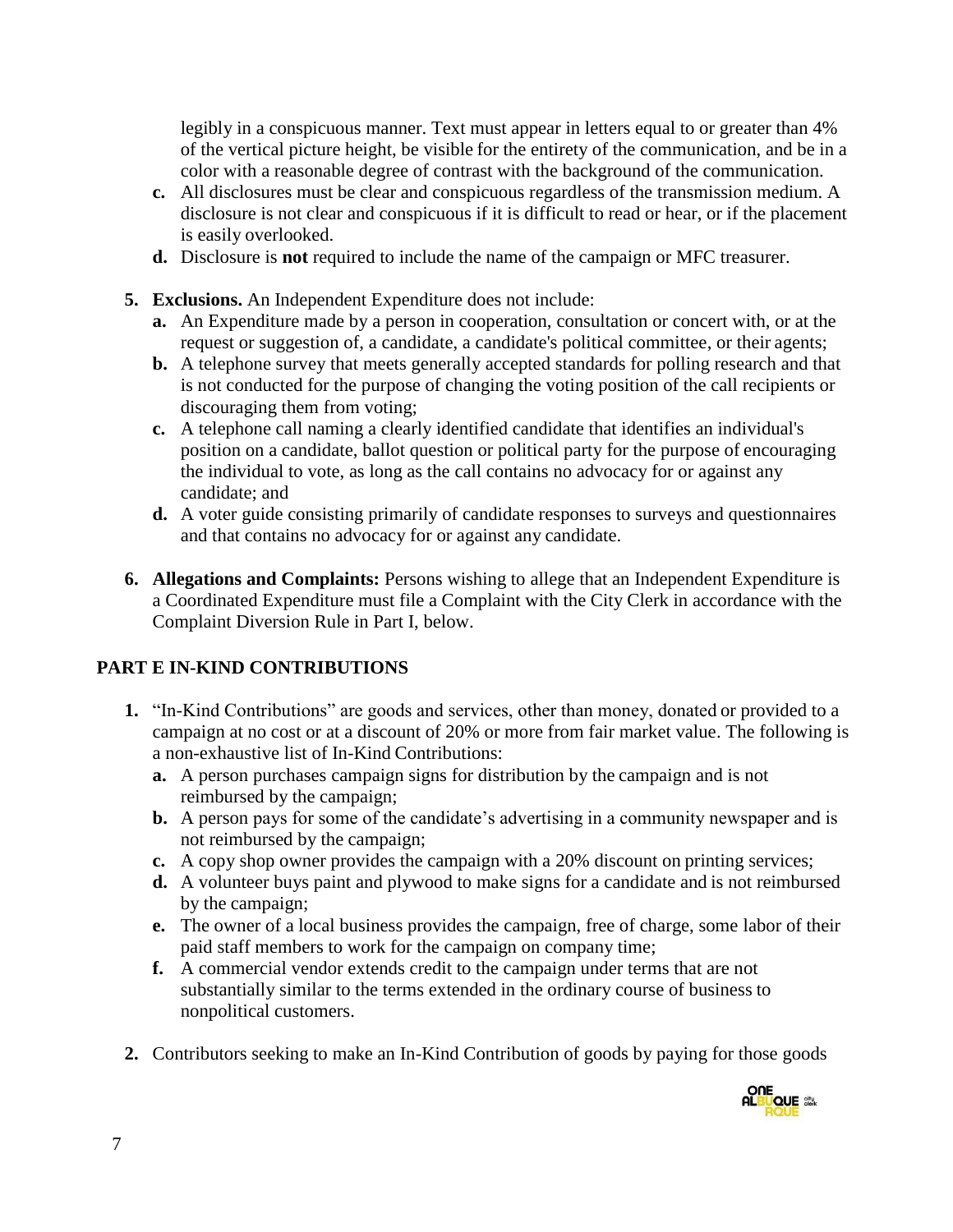must pay the vendor directly. If a contributor gives a monetary Contribution to a candidate, campaign, or MFC directly, even if the intent is that the monetary Contribution be used to pay for specific goods, the Contribution must be reported as a monetary Contribution to the candidate, campaign, or MFC, not an In-Kind Contribution.

- **3.** If a campaign receives an In-Kind Contribution, the campaign must report the fair market value of the Contribution, which is what the goods or services would have cost the campaign if it had paid cash for the donated goods or services. If the campaign received a discount of 20% or more on goods or services, the discount is the amount of the In-Kind Contribution.
- **4.** Professional services, including legal services, accounting services, consulting services and similar services provided directly from the professional to the Candidate are permitted, provided no single In-Kind Contributor exceeds the limits set in the Charter.
	- **a.** If a professional provides services free of charge or at a 20% or more discount, the kind of occupational services the professional otherwise could provide for compensation, that is an In-Kind Contribution. However, if a professional volunteer their time providing services that they do not otherwise provide for compensation, that is not an In-Kind Contribution. By way of example only:
		- **i.** If an accountant provides a campaign with free accounting services, that is an In-Kind Contribution that must be reported and will count against In-Kind Contribution limits.
		- **ii.** If an accountant volunteers their time going door-to-door for a candidate, that is volunteer work, does not need to be reported, and does not count against In-Kind Contribution limits.
		- **iii.** If a graphic designer provides a campaign with free design services, that is an In-Kind Contribution that must be reported and will count against In-Kind Contribution limits.
		- **iv.** If a graphic designer volunteers their time assisting a candidate with speech preparation, that is volunteer work, does not need to be reported, and does not count against In-Kind Contribution limits.
- **5.** Other In-Kind Contributions
	- **a.** *Food, Drink, and Office Supplies.* Contributions of food, drinks, and/or office supplies that have a cumulative fair market value of one hundred dollars (\$100.00) or more per election cycle, must be reported as In-Kind Contributions.
	- **b.** *Volunteer Services vs. Paid Assistance.* Individuals are permitted to provide their services for free to the campaign as volunteers. However, if the volunteer provides their services with the knowledge of their employer during their paid work-time, then the employer has made a Contribution to the campaign.
	- **c.** *Appearing in Advertising Sponsored by Third-Parties.* If an individual or organization invites the candidate to appear in a paid advertisement, and the advertisement airs within one-hundred (100) days of an election and primarily features the candidate, the value of the advertising *could* be considered a Contribution to their campaign. If the advertisement qualifies as a Contribution, the candidate would be required to report receiving the value of the Contribution. It would count toward the Contribution limit.

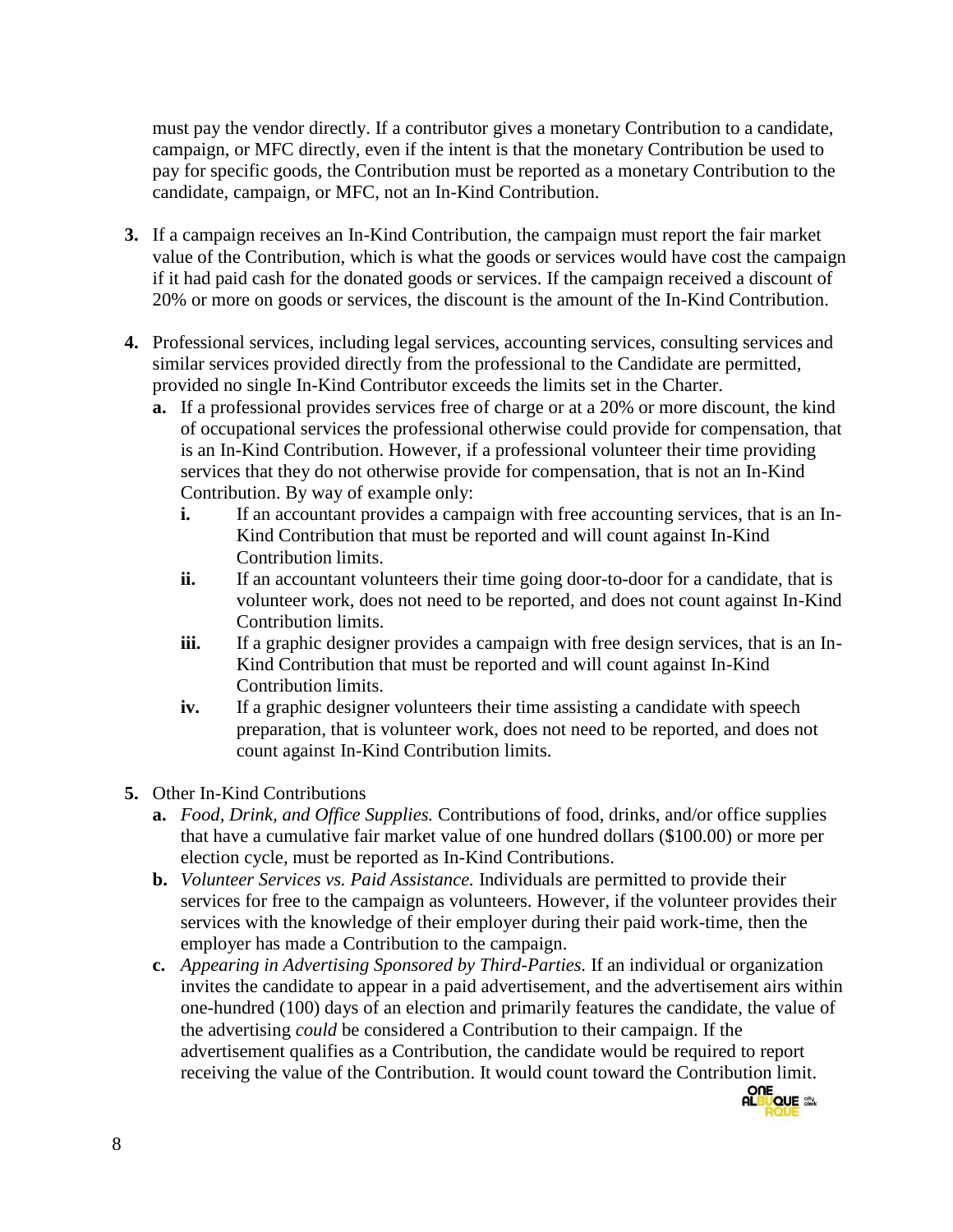Contact the City Clerk to receive advice on what factors the Board of Ethics might consider in determining whether the advertisement would be a Contribution.

- **d.** *Polling and Research.* If an individual or organization provides a campaign or MFC with polling and research at no cost, or at a discount of 20% or more, that is an In-Kind Contribution that must be disclosed.
- **e.** *Services Contributed Through a Candidate's Business Entity.* If a candidate has a business entity, and that entity provides goods or services to the campaign without charge, or at a 20% or more discount, those contributions are In-Kind Contributions that must be disclosed.
- **f.** *Coordinated Expenditures v. Independent Expenditures.* Coordinated Expenditures must be reported as In-Kind Contributions. Independent Expenditures are not In-Kind Contributions. A candidate is allowed to ask others not to spend money in support of their candidacy. Even if another person or organization were to subsequently spend money, merely making a request *not* to make an Independent Expenditure does not, by itself, constitute coordination.

# **PART F: PETITIONS**

- **1.** Candidates for Mayor and for City Council must submit a qualified number of verified petition signatures for verification to the City Clerk. Candidates for Mayor must submit 3,000 signatures from verified registered voters in the City of Albuquerque to be eligible for the ballot. Candidates for City Council must submit 500 signatures from verified registered voters in the district they are seeking to represent to be eligible for the ballot. (Art. II, Sec.4)
	- **a.** Signatures must be collected on the prescribed form designated by the City Clerk. The City Clerk will provide each Candidate with one original petition from which the candidate may make copies to collect signatures.
	- **b.** Signatures must be collected during the prescribed time based on the office being sought and whether the candidate is seeking public financing. (§ 2-4-13)
	- **c.** Candidates are solely responsible for their petition signatures and will be held responsible for the conduct of any paid or unpaid circulators assisting with the collection of petition signatures.
- **2.** Candidates must submit petition signatures for the City Clerk's verification every Tuesday during the prescribed petition gathering period by 12:00pm. Weekly submissions can be made by the Candidate or the Candidate's representative.
	- **a.** The City Clerk's Office will verify signatures throughout the petition gathering period and will update Candidates about their verified and rejected signatures on a regular basis.
- **3.** The City Clerk's office shall verify petition signatures in accordance with NMSA 1978, Section 3-1-5. (§ 2-4-14)
- **4.** Publicly Financed candidates shall file their Declaration of Candidacy with the City Clerk's office 14 days after the last day of the Qualifying Period. The City Clerk will submit the

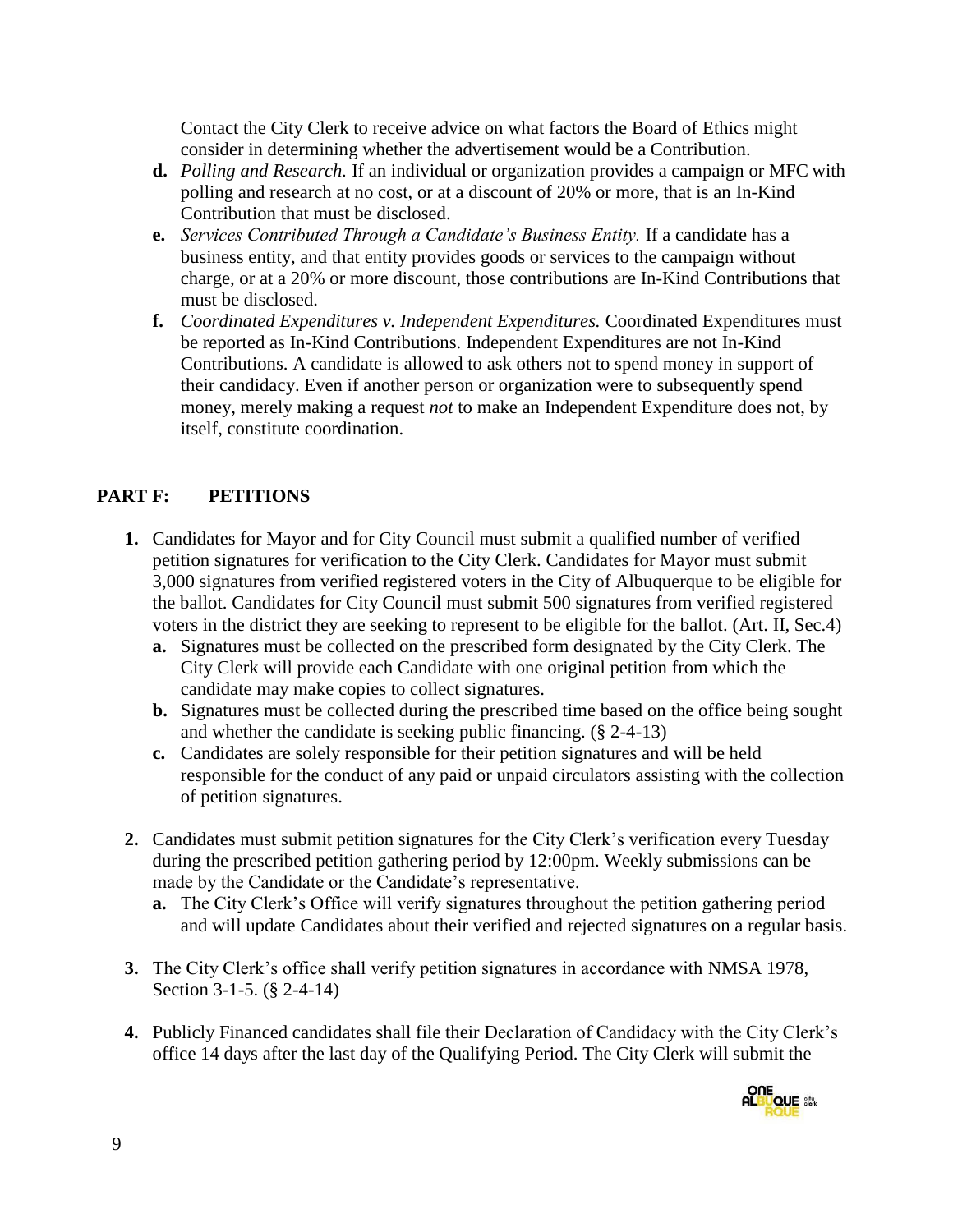Candidate's Declaration, the Candidate's original petition signatures, and the City Clerk's signature verification report to the County Clerk on behalf of the Candidate. (§ 2-4-13)

- **5.** Privately financed candidates shall file their Declaration of Candidacy along with their original petition signatures, and the City Clerk's signature verification report to the County Clerk on Candidate Filing Day as prescribed in the Local Election Act. (Section 1-22-7 NMSA 1978)
- **6.** The City Clerk's Office may create a platform for collection of electronic petitions. Additional guidance will be issued for use of this platform.

#### **PART G: PUBLICATION OR DISTRIBUTION OF POLITICAL COMMUNICATIONS**

- **1. Authorized by candidate.** When a person makes an Expenditure to finance an audio or visual communication advocating the election or defeat of a candidate or ballot measure through broadcasting stations, cable television systems, newspapers, magazines, campaign signs or other outdoor advertising facilities, publicly accessible internet sites, email, text messages, direct mail, flyers, handbills, bumper stickers and other non-periodical publications, or other similar types of general public political advertising, the communication, if authorized by a candidate, a candidate's authorized political committee, or their agents, must clearly and conspicuously state that the communication has been so authorized and must clearly state the name of the person who made or financed the Expenditure for the communication. A communication financed by a candidate or the candidate's committee is not required to state the address of the candidate or committee that financed the communication.
	- **a.** If a communication financed by someone other than the candidate or the candidate's authorized committee is broadcast only by audio means, only the city and state of the address of the person who financed the communication must be stated.
	- **b.** A communication broadcast only by audio means is only required to state the city and state of the address of the person that financed the communication.
- **2. Not authorized by candidate.** If the communication described in subpart 1 is not authorized by a candidate, a candidate's authorized committee, or their agents, the communication must clearly and conspicuously state that the communication is not authorized by any candidate and state the name of the person who made or financed the Expenditure for the communication. If the communication is in visual form, the communication must contain at the bottom of the communication in print that is equal to or greater than 4% of the vertical picture height, Times New Roman font, the words "NOT PAID FOR OR AUTHORIZED BY ANY CANDIDATE." These words must be visible for the entirety of the visual communication, and be in a color with a reasonable degree of contrast with the background of the advertisement.
- **3. Other communications.** Whenever a person makes an Expenditure to finance a communication made for the purpose of influencing an election or defeating a candidate or

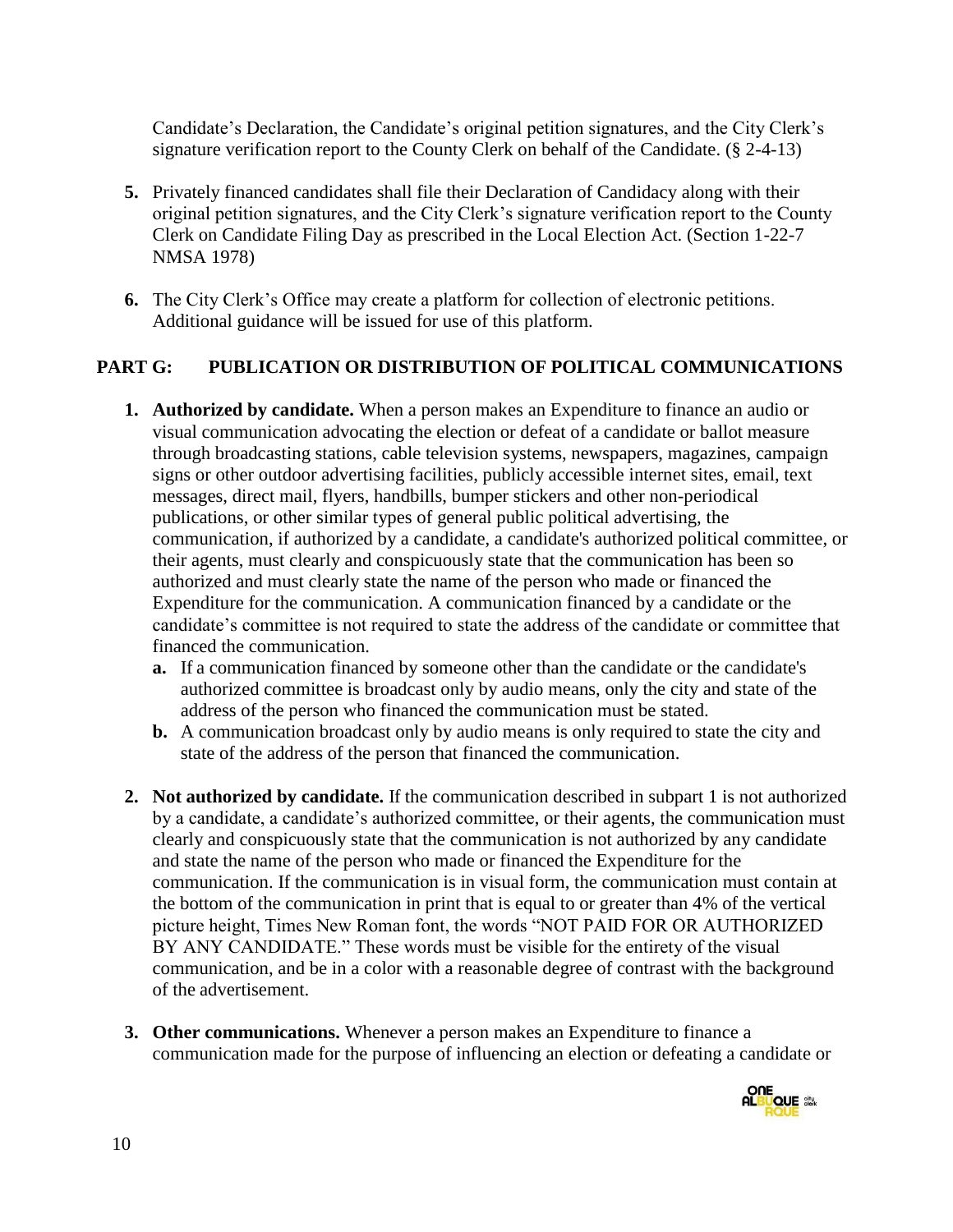ballot measure and the communication is disseminated during the 60 days before a regular or special election, or the 45 days before a runoff election, through the media described in subpart 1, the communication must state the name of the person who made or financed the communication and a statement that the communication was or was not authorized by the candidate. The disclosure is only required if the communication was made for the purpose of influencing the election.

- **4. In-Kind Contributions of printed materials.** A candidate, measure finance committee, political committee or political action committee shall report on the campaign finance report as a Contribution to the candidate, measure finance committee, political committee or political action committee any Contributions of In-Kind printed materials to be used in the support of a candidate or in the support or defeat of a ballot question. Any In-Kind Contributions of printed materials used or distributed by a candidate, measure finance committee, political committee or political action committee must include the name or title of that candidate, measure finance committee, political committee or political action committee as the authorizing agent for the printing and distribution of the In-Kind Contribution.
- **5. Publication.** A person may not publish or submit to be broadcast a communication described in subparts 1 to 3 without including the disclosure required by this Part. . When necessary, a person may seek the advice of the City Clerk regarding whether or not the communication requires the disclosure.
- **6. Enforcement.** A violation of Part F may result in a civil penalty as prescribed by the Board of Ethics.. If the person who financed the communication, or who committed the violation, corrects the violation within 10 days after receiving notification of the violation from the City Clerk by adding the missing information to the communication, the Board of Ethics may decide to assess no civil penalty.
- **7. Telephone calls, text messages, emails, and social media posts.** Prerecorded automated telephone calls, scripted live telephone communications, automated text messages blasts, emails, and social media posts that name a clearly identified candidate during the 60 days before a regular or special election, or the 45 days before a runoff election, must clearly state the name of the person who made or financed the Expenditure for the communication. Telephone calls, peer-to-peer text messages, emails, and social media posts made for the purpose of researching the views of voters do not require the disclosure.
- **8. Campaign Finance Disclosure Statement.** As a part of each Campaign Finance Disclosure Statement, every Candidate, Treasurer, or Chairperson shall submit a detailed accounting of any political communications that resulted in an expenditure. This includes but is not limited to: signs, billboards, doorknockers, promoted or boosted social media posts, broadcast media, t-shirts, bumper stickers, or buttons. The Campaign Finance Report shall include certain details regarding such communications including size and quantity where applicable. Each Campaign Finance Report shall be accompanied with images or proof of how funds were expended. Images may be submitted electronically before the Campaign Finance report

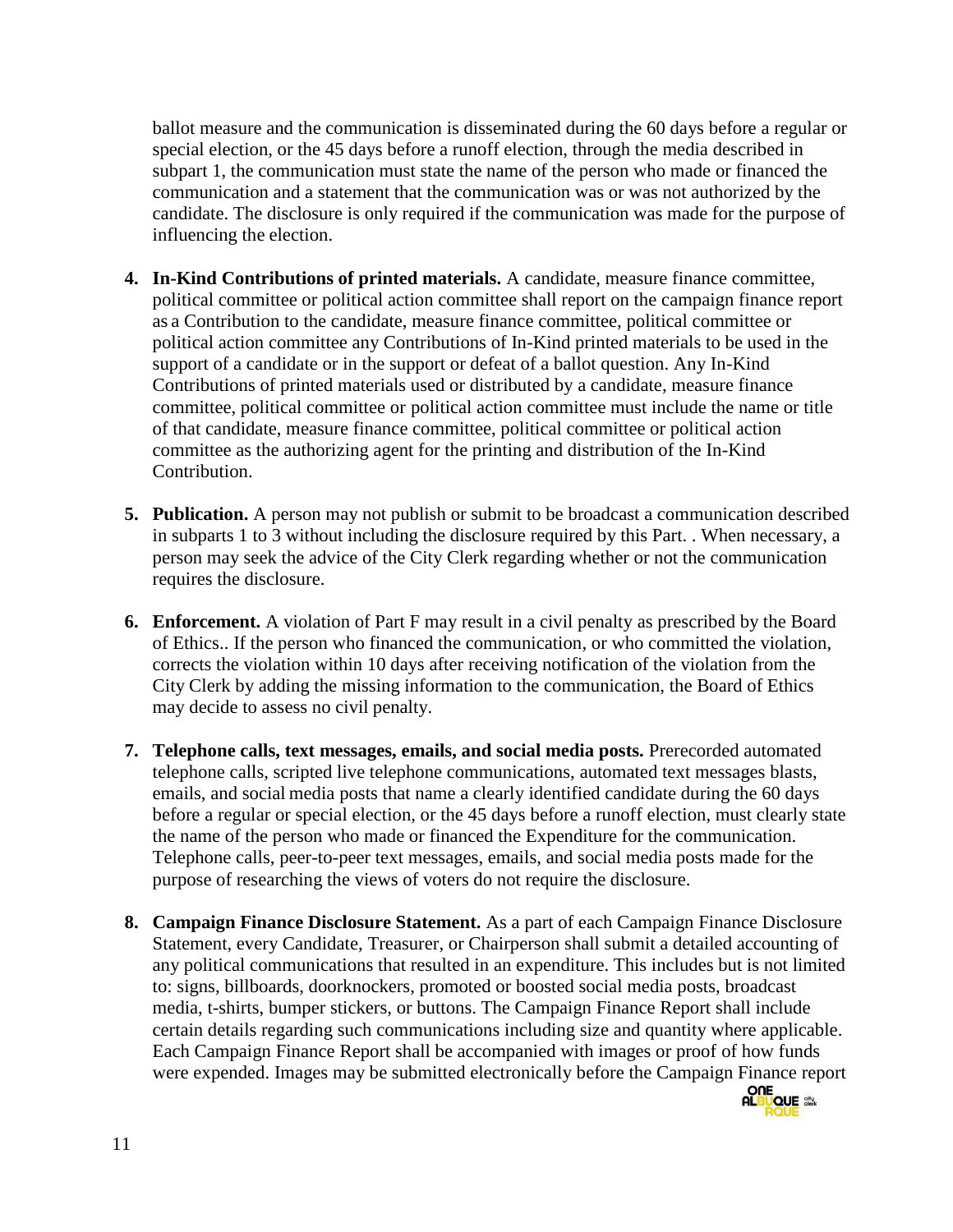is due to the email account: elections@cabq.gov.

- **9. Exclusions.** The requirements of this rule do not apply to:
	- **a.** Handbills or other literature produced and distributed at a cost not exceeding \$100 and prepared by one or more individuals who are not required to register or file campaign finance reports with the City Clerk and who are acting independently of and without authorization by a candidate, candidate's authorized campaign committee, measure finance committee, party committee, political action committee or ballot question committee, or an agent thereof;
	- **b.** Campaign signs produced and distributed at a cost not exceeding \$100, paid for by one or more individuals who are not required to register or file campaign finance reports with the City Clerk and who are acting independently of and without authorization by a candidate, candidate's authorized campaign committee, measure finance committee, party committee, political action committee or ballot question committee, or an agent thereof;
	- **c.** Internet and e-mail activities costing less than \$100, paid for by one or more individuals acting independently of and without authorization by a candidate, candidate's authorized campaign committee, measure finance committee, party committee, political action committee or ballot question committee or an agent thereof;
	- **d.** Campaign signs that are financed by the candidate or candidate's authorized committee and that clearly identify the name of the candidate and are lettered or printed individually by hand.

# **PART H: MEASURE FINANCE COMMITTEES**

- **1.** MFCs include:
	- **a.** Any separate or segregated fund established by any corporation, membership organization, cooperative, labor organization, or other organization whose purpose is to initiate or influence a campaign or election;
	- **b.** Any organization, including any corporation or association, whose major purpose is initiating or influencing a campaign or election and that receives Contributions or makes Expenditures aggregating more than \$250 for that purpose; and
	- **c.** Any organization whose major purpose is not influencing candidate or ballot measure elections but that receives Contributions or makes Expenditures aggregating more than \$250 for the purpose of influencing the nomination or election of any candidate to political office.
- **2.** MFCs Apply to Candidate Elections, Ballot Measure Questions and Referenda. Advocacy, charitable, or other organizations that are interested in raising and spending money to influence the election of a candidate, a ballot question or referendum are required to form an MFC for that purpose, and file campaign finance reports with the City Clerk.
	- **a.** If an organization receives or spends more than \$250 to initiate or influence the outcome of an election, ballot question or referendum, then the organization is an MFC and must register and file campaign finance reports with the City Clerk.

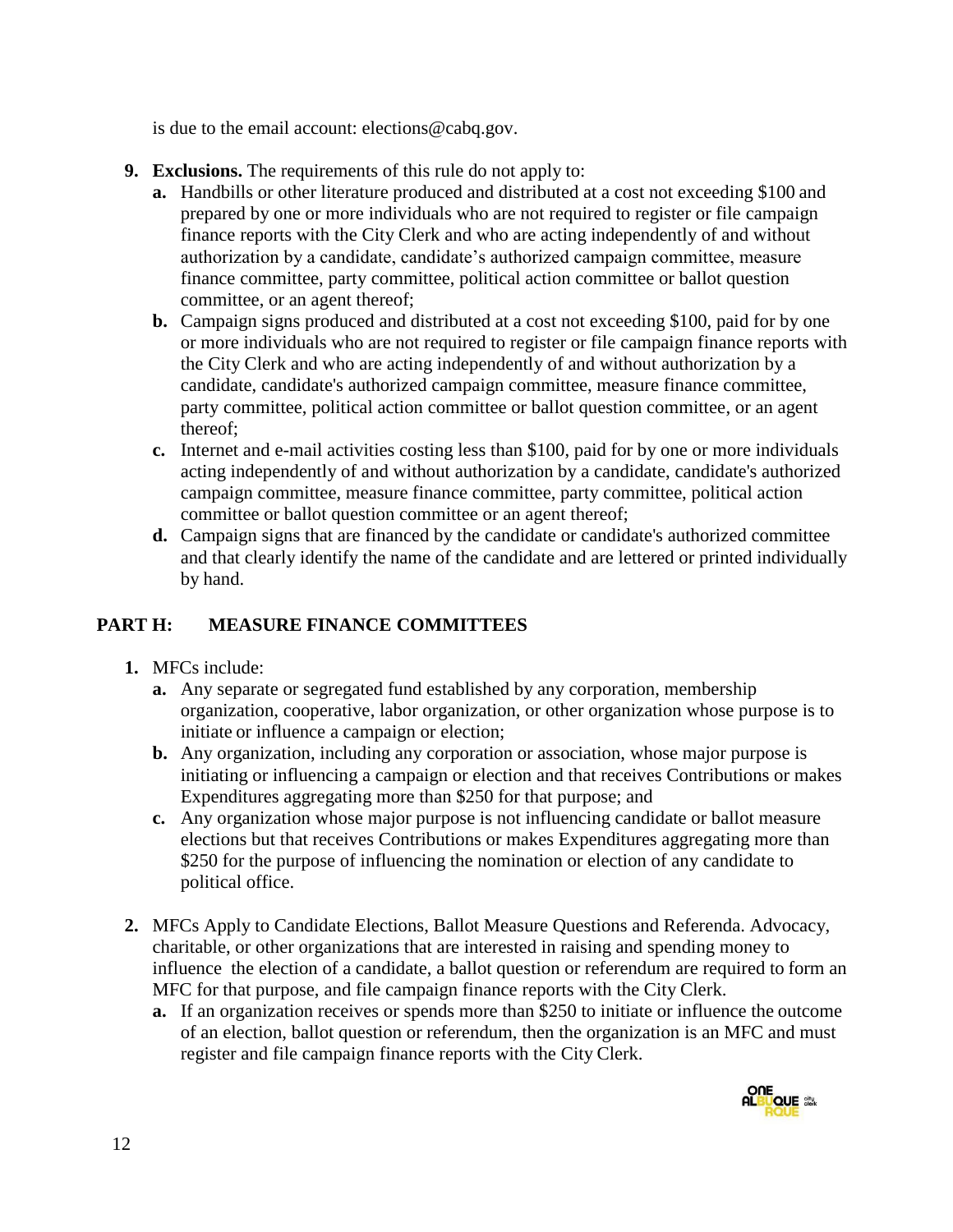- **b.** If an organization's only financial activity is to contribute to an MFC that will disclose the Contribution in a campaign finance report, the organization does not have to register with the City Clerk. However, if the organization raises funds for the purpose of contributing to an MFC, rather than from the organization's general treasury, it has received Contributions and is and MFC if those Contributions exceed \$250.
- **c.** The MFC registration requirement also applies to an individual who raises or spends more than \$250 to initiate or influence an election, ballot question, or referendum. However, if an individual uses *his or her own funds* to contribute to an MFC, he or she does not qualify as an MFC, *provided that the funds used to make the Contribution were not themselves a Contribution from another source*.
- **3.** When to Register and File an Initial Report
	- **a.** If the total amount of Contributions received or Expenditures made by an organization to initiate or influence the outcome of an election, ballot question, or referendum exceeds \$250, the organization is required to register and file an initial campaign finance report with the City Clerk in accordance with Article XIII, Section 4 of the City Charter.
	- **b.** *All campaign activity leading up the \$250 threshold must be reported on the initial report.* The start date for the initial report is the date of the first Contribution, general treasury transfer, or Expenditure, whichever is earlier, even if it is not in the same calendar year as the election.
	- **c.** The organization is required to report only those Contributions and Expenditures made for the purpose of initiating or influencing a candidate's election, a ballot question or referendum. If the organization uses funds from its general treasury, those amounts must be reported as Contributions from the organization.
	- **d.** In campaign finance reports, the organization must include an itemization of all Contributions, including the name and address of each contributor, and the contributor's occupation and employer. Every Expenditure made to support or oppose a candidate, ballot question, or referendum must be reported, including Expenditures for the collection of signatures for a direct initiative.
	- **e.** Contributions received and Expenditures made by opponents of a citizen initiative during the signature-gathering phase as Contributions and Expenditures to influence an election which would count towards the threshold.
	- **f.** If the organization uses paid staff to influence a candidate's election, a ballot question, or referendum, the amount of compensation for their staff's time must be reported as an Expenditure. Goods or services, including donated staff time the organization receives from other organizations or individuals must be reported as In-Kind Contributions.

# **PART I: CONTRIBUTIONS**

**1.** No person may make a Contribution in the name of another person or knowingly permit his or her name to be used to accomplish such a Contribution. No person may knowingly accept a Contribution made by one person in the name of another. The contributor identified in reports submitted to the City Clerk must be the actual source of funds for the Contribution.

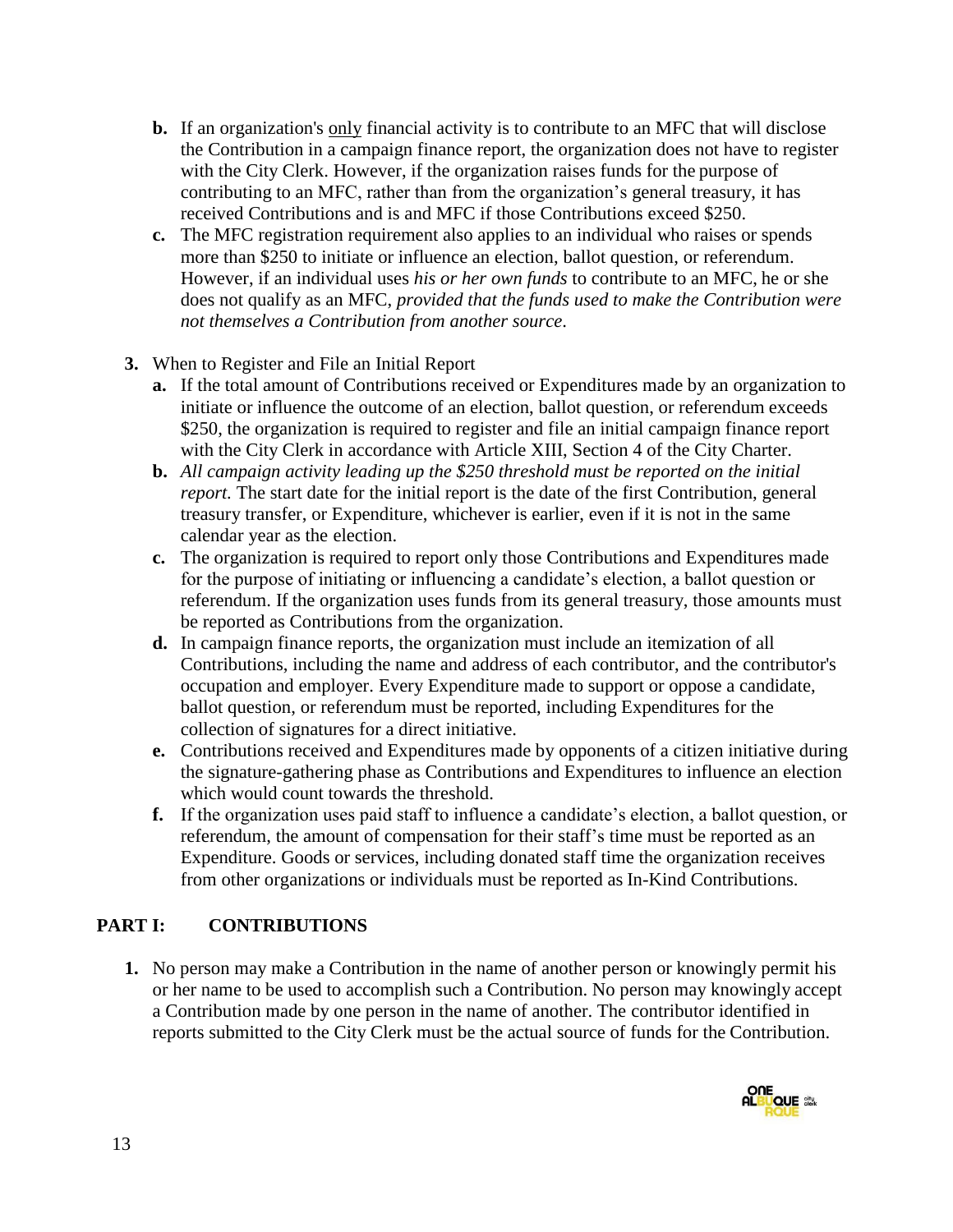- **2.** The term "Contribution" includes:
	- **a.** A gift, subscription, loan, advance or deposit of money, or anything of value made for the purpose of influencing the nomination or election of any person to elected office or for the purpose of liquidating any campaign deficit of a candidate, except that a loan of money to a candidate by a financial institution in this State made in accordance with applicable banking laws and regulations and in the ordinary course of business is not included;
	- **b.** A contract, promise or agreement, express or implied, whether or not legally enforceable, to make a Contribution for such purposes;
	- **c.** Funds received by a candidate or a measure finance committee that are transferred to the candidate or committee from another political committee or other source; and
	- **d.** The payment, by any person other than a candidate or a measure finance committee, of compensation for the personal services of other persons that are provided to the candidate or committee without charge for any such purpose.
- **3.** The term "Contribution" does not include:
	- **a.** The value of services provided without compensation by individuals who volunteer their time on behalf of a candidate or measure finance committee;
	- **b.** Unreimbursed travel expenses incurred by an individual in the course of providing voluntary personal services to a candidate and paid for by that individual, if the cumulative amount of these expenses does not exceed \$350 with respect to any election;
	- **c.** Unreimbursed campaign-related travel expenses incurred and paid for by the candidate or the candidate's Immediate Family;
	- **d.** Documents, in printed or electronic form, including party platforms, single copies of issue papers, information pertaining to the requirements of the City Charter, lists of registered voters and voter identification information, created, obtained, or maintained by a political party for the general purpose of party building and provided to a candidate who is a member of that party;
	- **e.** Compensation paid by a political party committee to its employees for the following purposes:
		- **i.** Recruiting and overseeing volunteers for campaign activities involving 3 or more candidates; or
		- **ii.** Coordinating campaign events involving 3 or more candidates;
		- **iii.** Campaign training sessions provided to 3 or more candidates;
	- **f.** Costs paid for by a political party committee in connection with a campaign event at which 3 or more candidates are present;
	- **g.** The use or distribution of any communication, as described in the City Clerk's Rule on Political Communications in Part E, obtained by the candidate for a previous election and fully paid for during that election;
	- **h.** Activity or communication designed to encourage individuals to register to vote or to vote if that activity or communication does not mention a clearly identified candidate;
	- **i.** A candidate's own services and property, other than cash;
	- **j.** The use of a dwelling unit and residential premises incidental thereto for any campaign purpose and the provision of refreshments and entertainment in connection with such use;

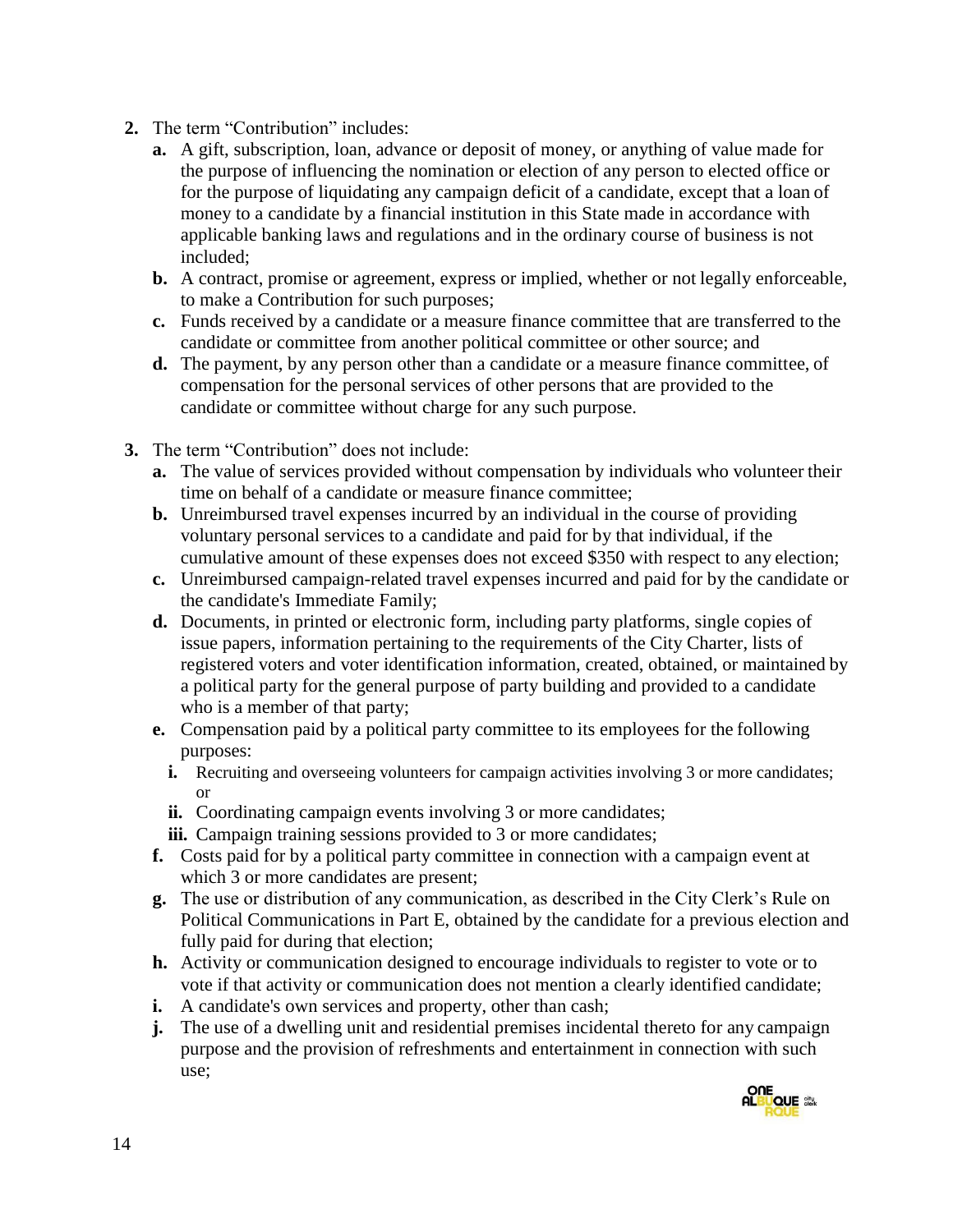- **k.** The services of the person who is performing the duties of the candidate's treasurer; or
- **l.** The use of vehicles for any campaign purpose other than in connection with the performance of a commercial or professional service.
- **4.** The payment or waiver of legal fees to advise a candidate on compliance with campaign laws or regulations, and payment or waiver of legal fees or court costs to represent a candidate or candidate committee in any action reasonably related to the campaign or election in which the candidate or committee has been named as a defendant, are contributions that must be disclosed, but are not subject to any contribution limits in the Charter.
- **5.** Candidates who seek eligibility to receive public funds or become Participating Candidates under the OEEC should refer to the OEEC Regulations for additional guidance on Contributions under the OEEC.
- **6.** PayPal, ActBlue, or any other such electronic contribution portal may be used by candidates to collect contributions or seed money as long as the portal is used only as a passthrough, and all contributions are then deposited into the candidate's bank account and noted in the campaign finance report.

# **PART J: CAMPAIGN FINANCE REPORTS**

Campaign finance reports are required to be submitted online on a schedule prescribed by Article XII, Section 4. Each report will be checked for compliance with the City's Election Code and/or the Open and Ethical Election Code by an Independent Election Auditor. The City Clerk may schedule in-person or electronic meetings with the Independent Election Auditor and Candidates and Committees to verify compliance with aforementioned codes, or to clarify questions in reporting.

# **PART K: COMPLAINT DIVERSION PROCESS RULE**

- **1.** Charges of Violations.
	- **a.** Any charge a candidate, candidate's committee, Measure Finance Committee, or any other group has committed a violation of the Election Code, Code of Ethics, Open and Ethical Elections Code, or the Rules and Regulations promulgated by the Board or the City Clerk shall be made in writing, notarized and brought before the City Clerk.
	- **b.** The complaint must meet the following criteria:
		- **i.** The Clerk's complaint form has been used and all information requested by the form has been provided, including:
			- **A.** Complainant's name, address, and telephone number;
			- **B.** The Respondent's name, address, and telephone number;
			- **C.** If the Respondent is a candidate, the office or position sought;
			- **D.** Whether Complainant has filed this complaint with any law enforcement agency, and if so, which one(s). A copy of complaints filed with any law enforcement agency must be attached to the complaint;

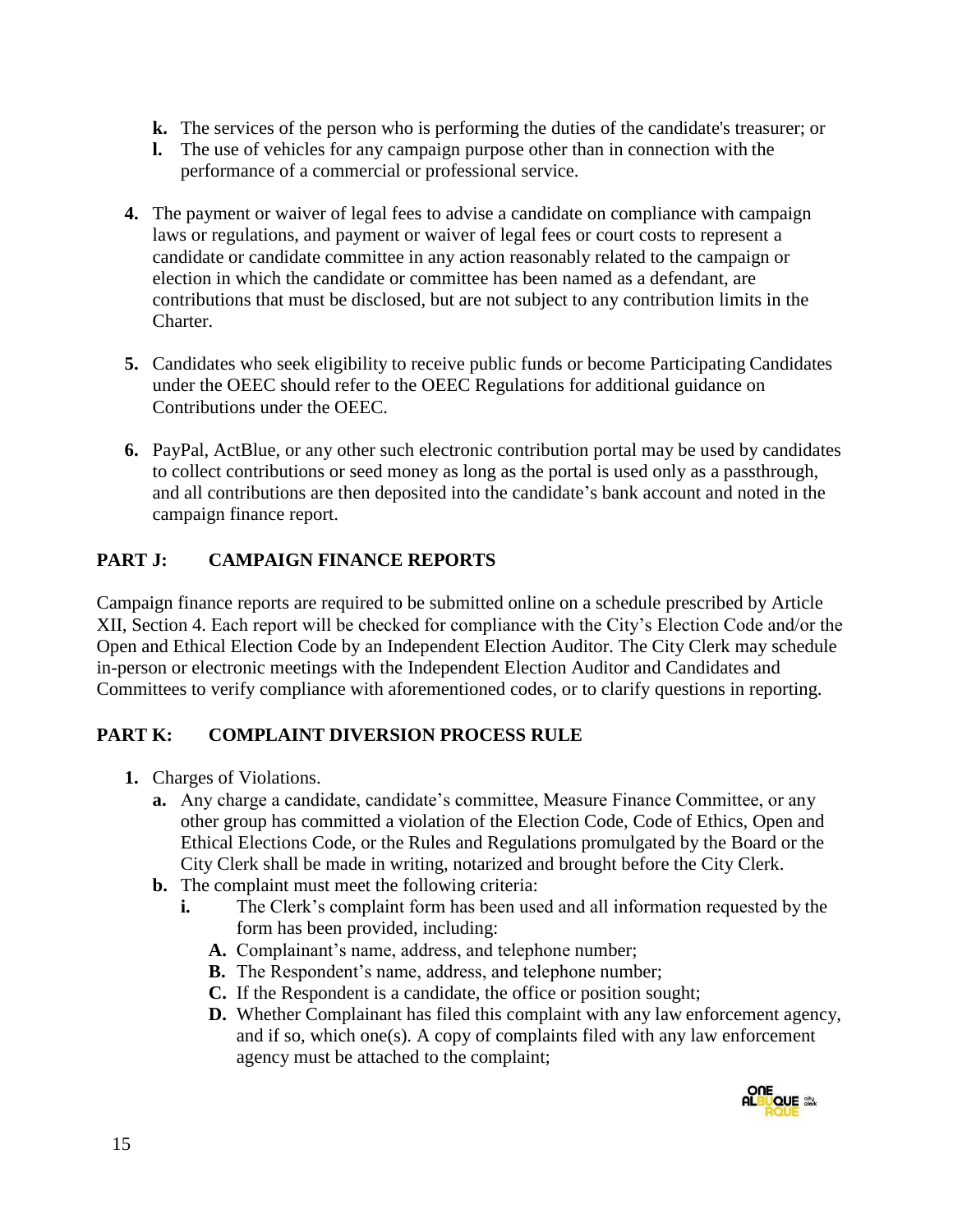- **E.** A reasonably detailed description of the alleged violation(s), including the Section(s) or Part(s) of the Election Code, Code of Ethics, Open and Ethical Elections Code, or Rules and Regulations of the Board or City Clerk allegedly violated, an explanation of how the Complainant believes the Election Code, Code of Ethics, Open and Ethical Elections Code, or Rules and Regulations of the Board or City Clerk were violated, and any other pertinent information;
- **F.** A description of the inquiry undertaken regarding the alleged violation;
- **G.** Evidence supporting the Complainant's allegations, including but not limited to:
	- **1)** The names and telephone numbers of persons who may be witnesses to the facts;
	- **2)** A copy or picture of any political advertisement(s) Complainant references;
	- **3)** A copy of each document Complainant references; and
	- **4)** Any other evidence supporting Complainant's allegations.
- **H.** A certification that: To the best of Complainant's knowledge, information, and belief, formed after a reasonable inquiry under the circumstances, each factual contention of the complaint is supported by evidence.
	- **1)** If, after a reasonable inquiry under the circumstances, the Complainant is unable to certify that certain specifically identified allegations are supported by evidence, the Complainant may also certify that: To the best of Complainant's knowledge, information, and belief, there are grounds to conclude that those specifically identified allegations are likely to be supported by evidence after a reasonable opportunity for further inquiry;
- **I.** The Complainant's notarized signature immediately after the certification or certifications.
- **ii.** A single Respondent has been named in the complaint. A single complaint cannot be filed against more than one respondent;
- **iii.** The complaint must not be submitted anonymously;
- **iv.** All exhibits or attachments referenced in the complaint have been included with the complaint;
- **v.** The complaint was signed by the Complainant under oath in the presence of a notary public or other person authorized by law to administer oaths;
- **vi.** The complaint contains the original signature of the Complainant;
- **vii.** The complaint alleges a violation of the Election Code, Code of Ethics, Open and Ethical Elections Code, or Rules and Regulations of the Board or City Clerk;
- **viii.** The complaint contains specific facts upon which the Complainant bases the allegation of a violation of the Election Code, Code of Ethics, Open and Ethical Elections Code, or Rules and Regulations of the Board or City Clerk;
- **ix.** The complaint alleges a violation occurred within 120 days of the date the complaint is filed with the City Clerk; and
- **x.** The complaint is based on personal knowledge or information other than hearsay. Complainant should differentiate between statements based on the Complainant's personal knowledge and those based on information and belief. Statements not based on personal knowledge should identify the source of the information.
- **c.** Upon receipt of the filed complaint, the City Clerk must immediately notify the Respondent and provide the Respondent with a copy of the complaint by the most

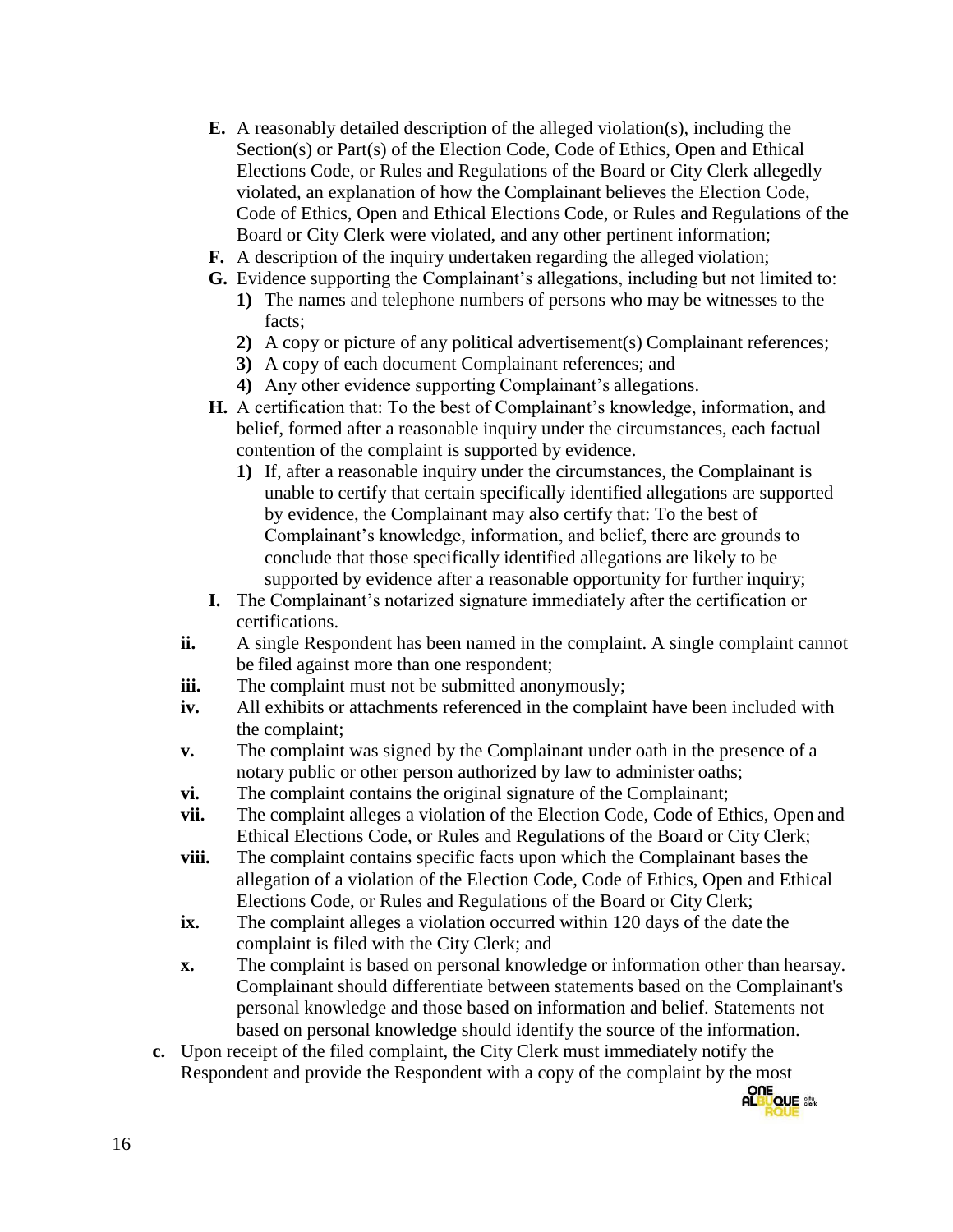expeditious means available.

- **d.** Notwithstanding any other provision of the Rules and Regulations of the Board, within five business days after the complaint is filed with the City Clerk, the City Clerk will review the complaint to ensure it meets the requirements of subpart  $a(2)(i)-(x)$  of this Part. The City Clerk's review is only for facial compliance with the requirements and the City Clerk shall not make any determinations regarding the merits of the complaint at this stage.
- **e.** If the complaint fails to comply with one or more of the requirements of subpart a(2)(i)- (x) of this Part or is otherwise incomplete, the City Clerk must reject the complaint and give written notice to the Board, the Complainant, and the Respondent of the reasons for the rejection. The Complainant may file a new complaint or appeal the City Clerk's rejection to the Board.
- **f.** Within five business days after the complaint is filed with the City Clerk, if the City Clerk determines that the complaint meets all of the requirements of subpart  $a(2)(i)-(x)$ of this Part, the City Clerk shall refer the complaint to the Board and set a hearing date within 30 calendar days of the complaint's referral to the Board. If the 30 calendar days falls within a "blackout period," the City Clerk may add an additional 7 days. The City Clerk may require the Respondent to correct the violation or act to prevent further violations by informal methods and may enter into a voluntary compliance agreement with the Respondent prior to the hearing date. The City Clerk may also use this time to engage both parties in settlement negotiations, should both parties be interested in pursuing this option. If the complaint is resolved by informal methods or a voluntary compliance agreement, the City Clerk shall give written notice to the Board and the Complainant of the details of the resolution.
- **g.** In the event of rejection under part e, Complainant may file a new complaint with the City Clerk within ten days of receiving notice of the rejection. The new complaint must meet all of the requirements of subpart  $a(2)(i)-(x)$  of this Part, except that the alleged violation must have taken place within 120 days of when the original Complaint was filed.
- **2.** If the Board of Ethics determines that the Complainant knowingly or recklessly filed a false certification, the Board may require a person to:
	- **a.** Pay the Respondent some or all of the expenses, including, but not limited to, reasonable attorney fees, incurred by that person as a direct result of the filing of the complaint; and
	- **b.** Pay the maximum allowable civil fine.

#### **PART L: POLICY ON PAYING CAMPAIGN FUNDS TO FAMILY MEMBERS**

#### **1. Disclosing A Payment To A Member Of The Candidate's Family Or Household**

**a.** If a candidate uses campaign funds to pay or reimburse a member of the candidate's Immediate Family or household, the candidate must report the family or other relationship (e.g., "brother" or "roommate") in the remarks section of Schedule B (for

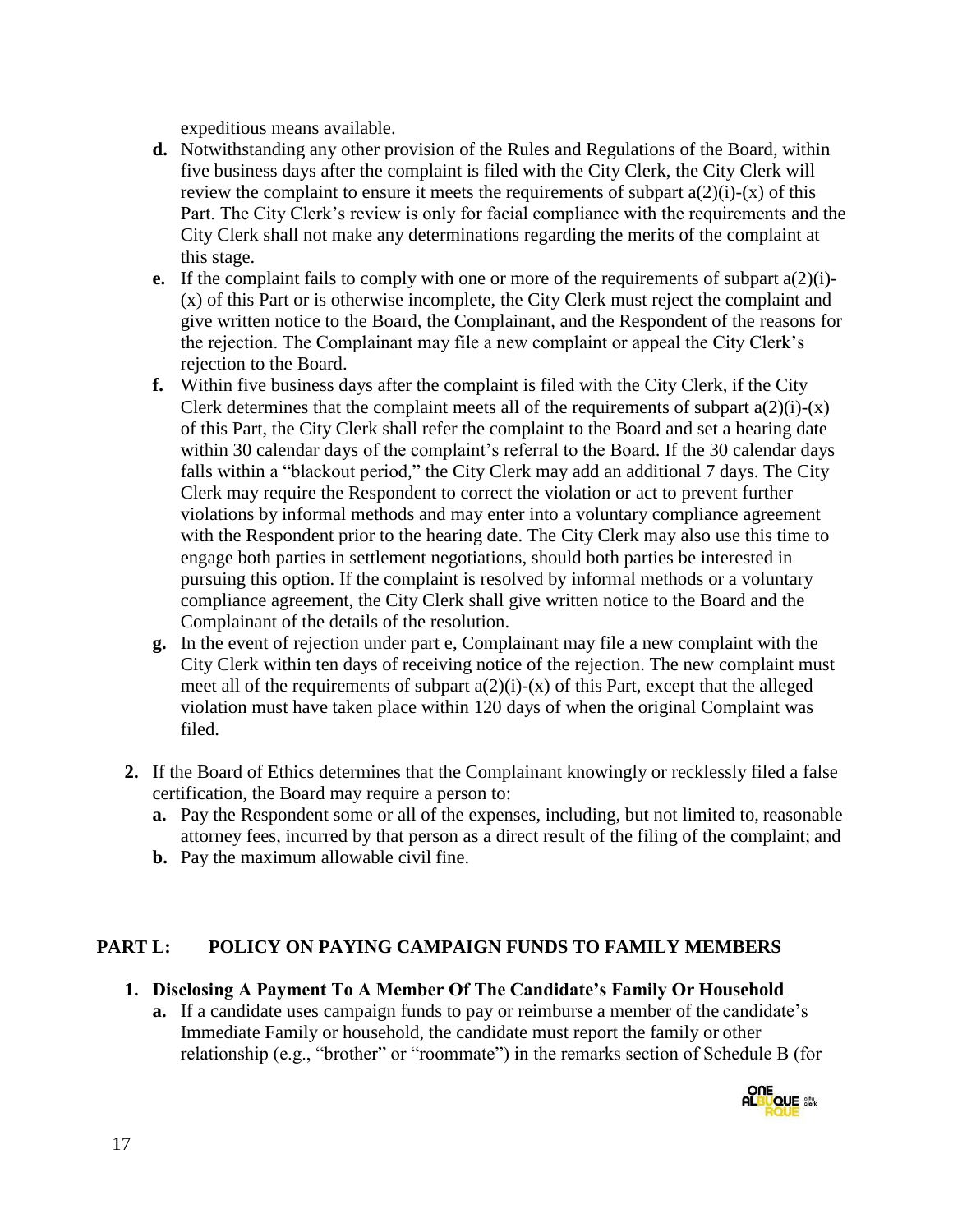Expenditures) of the campaign finance report.

**b.** Candidates seeking eligibility for public financing pursuant to the OEEC, and Participating Candidates pursuant to the OEEC, have additional disclosure requirements. Please see the 2021 OEEC Rules. Please note that a candidate's campaign-related childcare is a legitimate campaign Expenditure, provided it is not provided by a member of the candidate's Immediate Family.

# **PART M: USE OF PUBLIC RESOURCES BY CANDIDATES CURRENTLY HOLDING OFFICE**

- **1.** In addition to the prohibitions on the use of public property and city employees contained in Article XII, Sections 6 and 7, and AI 4-5, the following regulations apply to all elected officials running for any office covered by the Election Code or Open and Ethical Elections Code:
	- **a.** The Board of Ethics may assess penalties for violations of Article XII, Sections 6 and 7, and consider such violations as In-Kind Contributions that will count towards a candidate's Expenditure limit.
	- **b.** Elected officials who are candidates may not include campaign information on their official website, and may not link to their official website from their campaign website.
	- **c.** Mass Communications distributed within three (3) months of an election using government resources must not:
		- **i.** Contain campaign-related, electioneering, or promotional language; or
		- **ii.** Contain contact information for the elected official's campaign.
	- **d.** Elected official's travel may be paid for with governmental funds only if the *primary purpose* of the trip is the conduct of *official business*. As a general matter, an elected official, while on official travel, may engage in incidental campaign or political activity, provided that no additional travel expenses are incurred as a result. However, when the primary purpose of a trip is in fact the conduct of campaign or political activity, then the travel expenses must be paid with campaign funds and cannot be paid with governmental funds.
	- **e.** An elected official may make nonpartisan voter registration information available in the elected official's office, but may not make campaign materials available in the elected official's office.

# **PART N: STATE CAMPAIGN FINANCE ACCOUNTS**

Pursuant to NMSA 1978, Section 1-19-26(K), municipal elections are not covered elections under the Campaign Reporting Act, thus individuals with state campaign finance account funds may not use those funds to make expenditures in any City election, nor may state campaign finance account funds be transferred to a City campaign finance account.